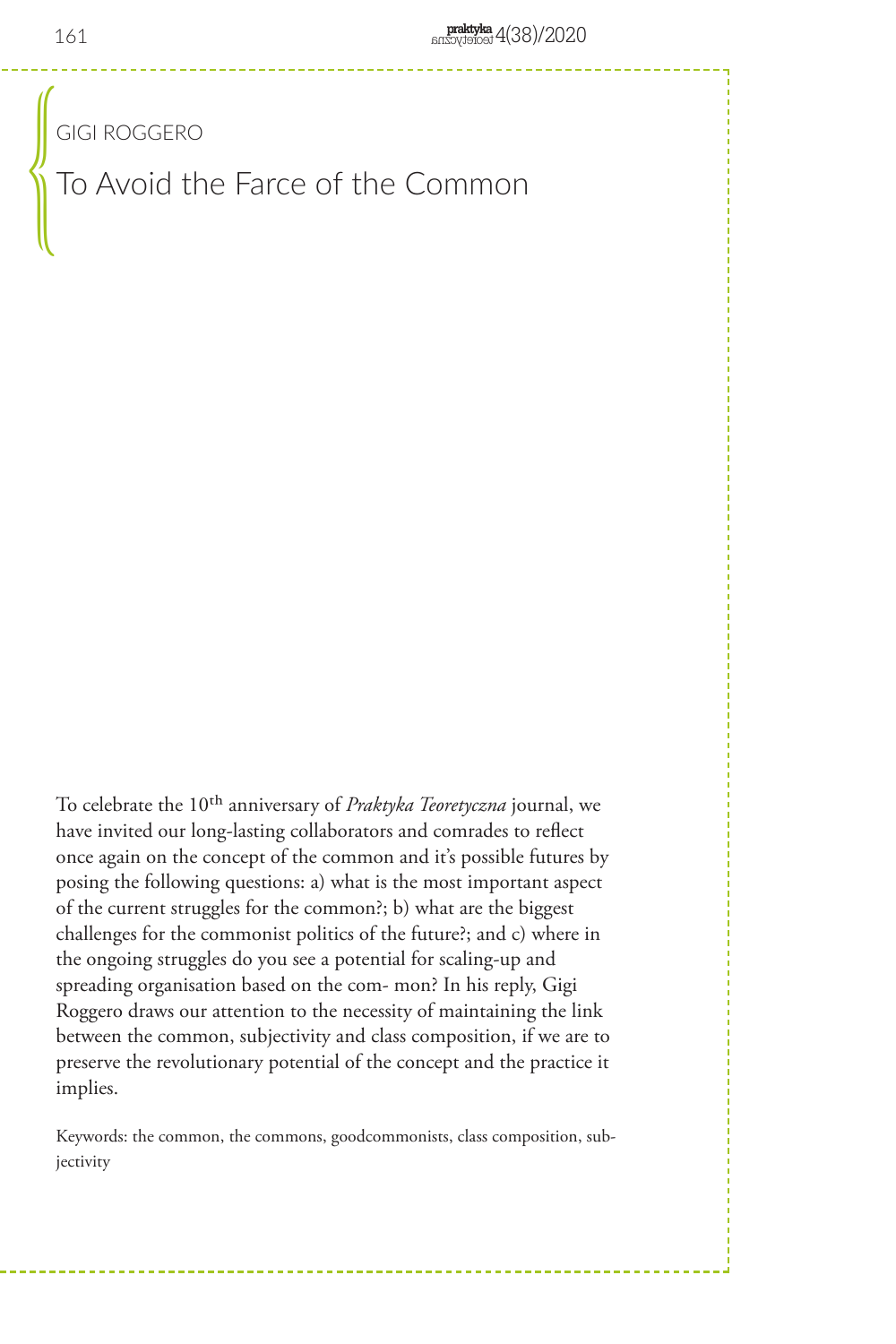It is a long time since we discussed the political concept of the *common* at a conference organized by Polish comrades in Warsaw. It was 2011, in the middle of the «occupy» movement cycle – from Spain to Us, before there were the university struggles and the insurrections in North Africa, the mobilizations in Turkey and Brazil would follow. Embodied in that context, the common we discussed was not a generic allusion, it was not a natural good to be defended, it was not a juridical technicality. The commune was a matter of relations of production, hence of relations of force and antagonism. It was not a timeless aspiration, but a historically determined battlefield.

So ten years have passed, but it is not just a question of chronology, or simply time in a quantitative sense. The matter is first of all a qualitative question. During this time, in fact, on the one hand that cycle of struggles has exhausted its power of autonomous expression, leaving sedimentations or legacies of different types; on the other hand, the economic-financial crisis (within which those movements were born, within and against) has deepened and changed, transforming the context. As political militants, we know very well that a concept is like a tool we use to interpret and force the reality: if it works for this purpose, fine; if not, we have to forge a new tool, or at least modify it. We must therefore retrace the genealogy of the debate on the common in the light of the present and its contradictions – whether actual or potential – in order to arrive at answers to the questions that our Polish comrades are asking and asking of us. We will do so stenographically, in the attempt to mention some unresolved issues and open problems.

## Different visions of the common

Gigi Roggero

We can schematically identify different visions of the common (and the commons) developed in the international debate.

First, there is a *naturalistic* view of the commons declined in the plural, that is, the commons imagined as pure and uncontaminated things to be defended from the appropriation of capital, understood as an external subject and not as an overall social relation. They would constitute an «outside», something that comes first and – it is not clear how – would not be subsumed and commodified. Disembodied from historically determined relations of production, the common here becomes a fetish that leads to nostalgia for a mythological past, swept away and destroyed by the development of capital. Regardless of how much the struggles themselves have often, in their own way, destroyed that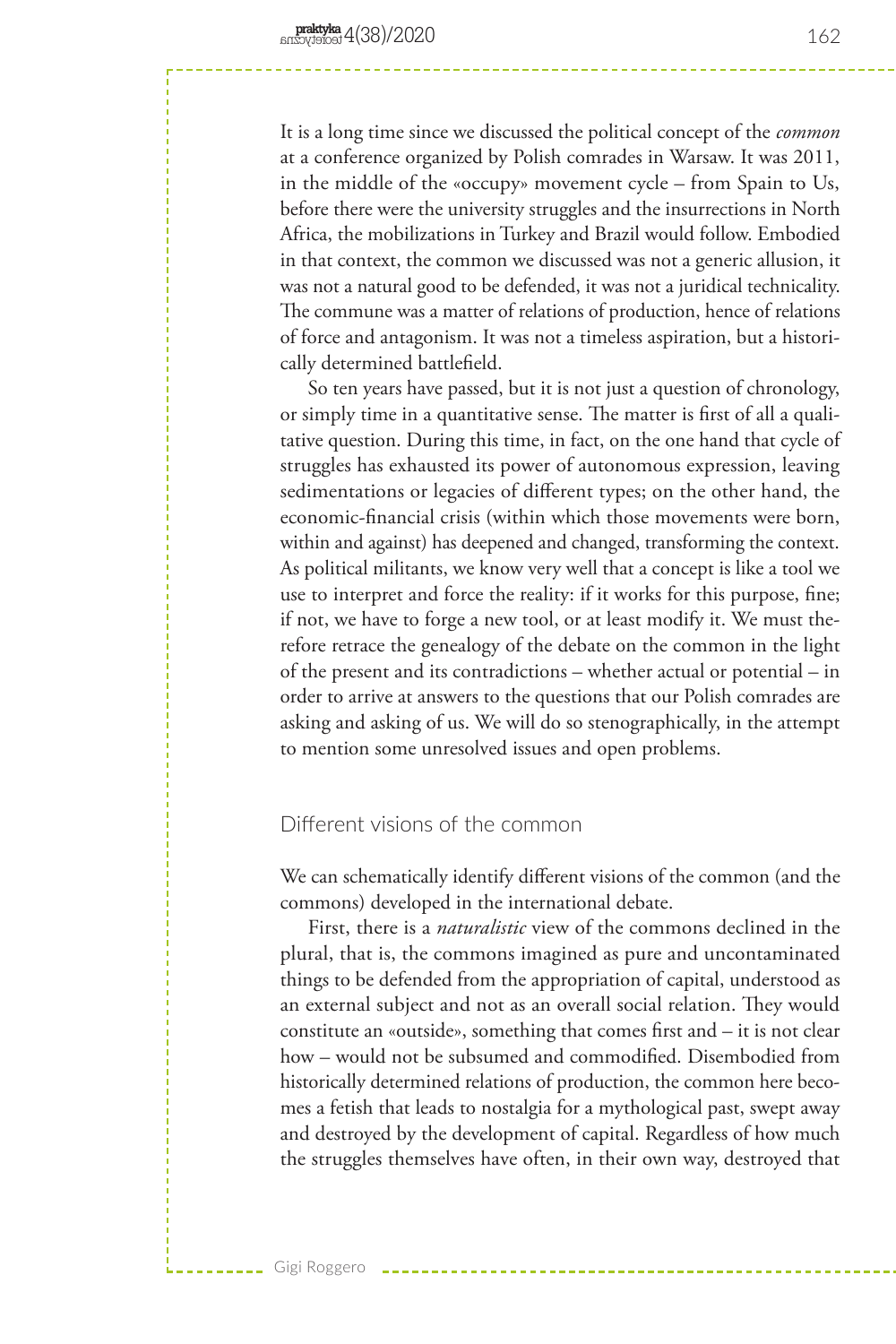past, this view can be described as romantic, in the far from positive terms in which Marx spoke of it.

Then, there is an *institutionalist* vision of the common and commons, according to which they are determined by institutional recognition. This juridification of the common, on which at least in Italy there has been a certain amount of initiative some years ago in relation to mobilizations particularly of art workers, ends up inverting the materiality of the relation between struggles and law: it is no longer the former that determine the latter, but viceversa. Foundations and charters of the commons were not proposed as an eventual tactical step of the movements for the common, but rather as their strategic objective. It is not juridical technicalities that are put at the service of struggles, but the opposite. In this separation between *benecomunisti* [*goodcommonists*] experts and the bearers of the need for the common, a class identification of the common is also produced, which ends up corresponding to specific figures and behaviours, mostly those of the intellectual and professional classes in search of political recognition on the one hand, and of the proletarianized middle classes on the other.

Now it is necessary to problematize what we can define as an *essentialist* vision of the common, into which a significant part of what has been defined as «post-operaismo» (a term to which we will return later) flows. Although starting from a correct critique of *goodcommonist* naturalism and the assumption of the common as an element of production, in this vision there is the risk of falling into a new naturalism, this time an ontological one: in fact, it is assumed that from «cognitive labor» automatically and immediately comes free social cooperation, and from this the common. But the common is rooted in a historically determined ambivalence: the cooperation that constitutes the material framework of the possibility of autonomy, is at the same time cooperation for capitalist exploitation. And in social cooperation the form of capitalist organization does not disappear but is redefined, while within capture there is commanded living labor. Even when we talk about the «capture of the common», we must not mean the transition to a parasitic capitalism: the company must organize the work of the capturers. Social cooperation is therefore not exclusively self-organized, just as it is not organized exclusively by the master. Capital, in fact, is a social relation: since cooperation is located within this relation, freedom and autonomy are always at stake and never given as a starting point. In the absence of elements of antagonism and rupture, formal technical independence does not correspond to political autonomy.

Let us be clear: we are not proposing a vision that is fideistically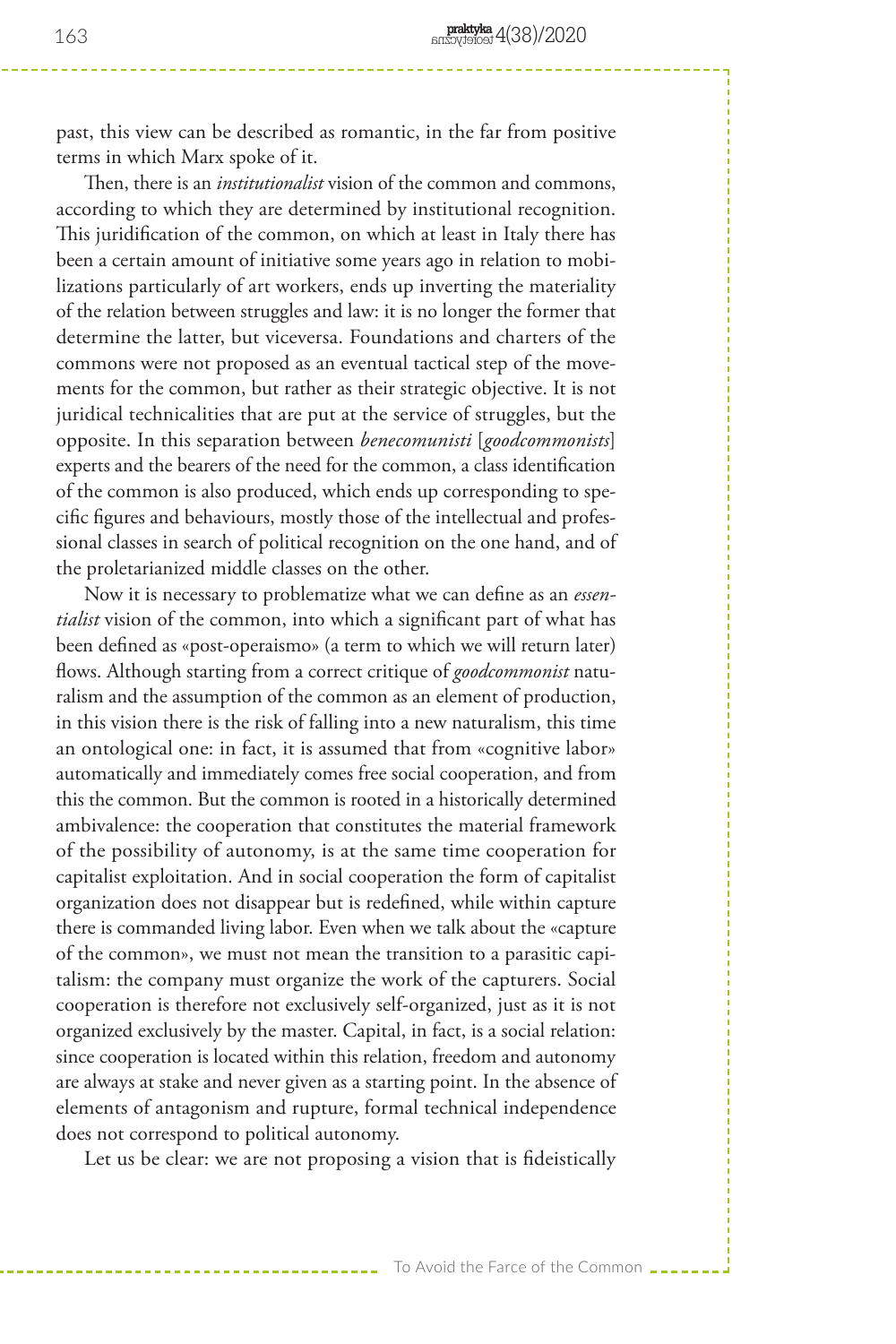entrusted to the spontaneous development of struggles. On the contrary, we are criticizing a vision entrusted, fideistically, to the simple recognition given by an external subject, be it the State, local or supranational institutions, or the academic community. In these visions the materiality of class compositions and relations of exploitation and struggle disappears; it remains only a disembodied utopia. Certainly, fundamental to the definition of the common is its capacity to produce institution, as organization of autonomy, new collective norms and power. But who institutes the common? From a revolutionary point of view, it is the process of subjectivation and the potential for breaking with the given forms of social cooperation; today these forms belong to the capital, or at least are primarily used by it. In fact, most of the visions outlined above lack an interpretation of the formation of the subjectivity that produces the common. For us, what is decisive is not the element of the recognition, but rather the process of producing a subject of the common that is capable of breaking with and overturn the capital social relation. Otherwise, the risk is to imagine the common not in a strong sense, as a dualism of power, but in a weak sense, as something that is created in the interstices of capitalist accumulation, a sort of free and unpaid reproduction, which thus becomes compatible subsidiarity, governable marginality, or functional outburst. This is the goodcommonism of capital. In this case, the tragedy of the commons is followed by its farce.

# Common, class composition, subjectivity

Gigi Roggero

Class composition and subjectivity are two key political concepts. Let us begin briefly with the first, which has its roots in the tradition of Italian revolutionary operaismo. It is constituted by the relation between technical and political composition, i.e., between the capitalist articulation of labor power in its combination with machines, and the formation of the class as a collective subject. Be careful, however: we must not understand either of these terms in a static way. That is, technical composition is not simply a photography of the structure of exploitation, nor is political composition the indication of an autonomous subject already realized. The articulation and hierarchization of labor power are set in motion by workers' and proletarians' behaviours, while the political formation of the class lives in a permanent tension between autonomy and its subsumption. The social relation of capital, insofar as it is antagonistic, is internal to both the technical and the political composition; it determines and transforms them. What subjectivity is, we say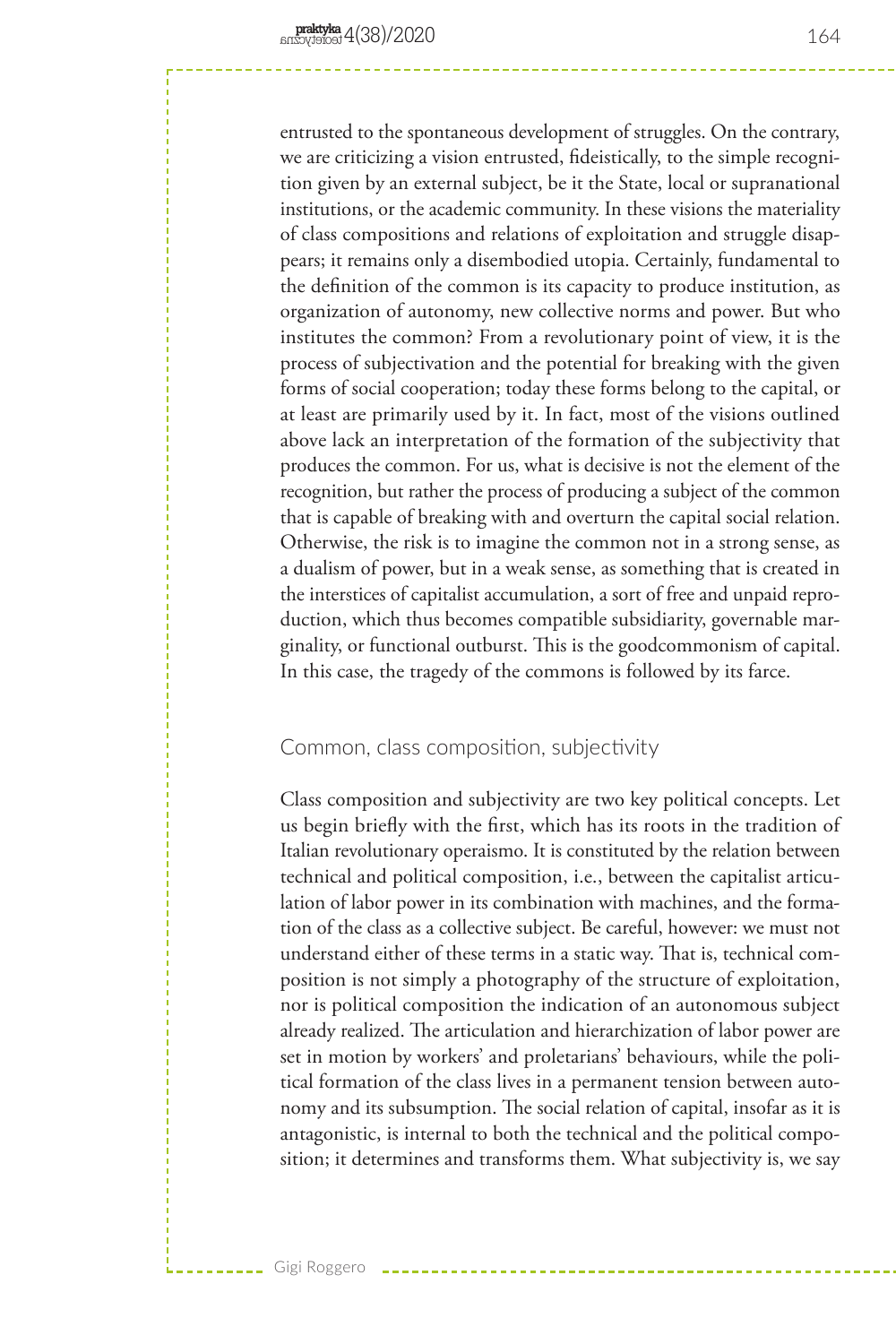with Romano Alquati: «it is the system of beliefs, visions and conceptions, representations, knowledge and culture for certain aspects and values; and of desires, certain aspects of the imaginary and also of passions and wills, options, etc. It is a system characterized by historicity and sociality, and therefore evolving in a processual manner. In fact, the formation also contributes to producing and transforming subjectivity.» Over the last few decades, on the wave of mainstream Foucaultism and post-structuralism, when the term has become commonplace in political debate, the subjectivity has been imagined as a positive quality *in sé*. This is a mistake: subjectivity is produced within the capitalist social relation, it lives within a clash and a relation of forces. Subjectivity is a battlefield. The point is to transform subjectivity into *counter-subjectivity*, breaking the extraordinary machine of subjectivation of capital. We must even go so far as to hate ourselves, that is, the relation of capital that is embodied in our labor force and our subjectivity, and which we compulsorily and acceptingly reproduce.

Similarly, starting from the banal assumption that the relation between technical and political composition can no longer be thought of in the same way as it was in the coordinates between the Taylorist factory and the Fordist society, the erroneous conclusion has often been reached that it is necessary to erase these terms and, above all, the problem of their relation. In many cases, this has led to technical composition being read immediately as political composition, i.e. looking away from the capitalist formation of subjectivity and the command over the transformations of labor. Without a process of recomposition, i.e. of conflict and counter-subjectivation, singularities float in the flows of capital and do not condense into a collective autonomous subject. And the common captured by capital is confused with the common conquered against capital. Mario Tronti argues that there is no class without class struggle. In the same way we can say that there is no common without a struggle for the common. There is no struggle for the common without subjectivity of the common. And there are no institutions of the commune without a break with existing institutions.

### Starting afresh

The definition of post-operaismo was born in Anglo-Saxon and American universities as an attempt to capture the power of operaismo, depoliticize it and abstract it from conflict and class composition. To make it good for the academy and the political economy of knowledge,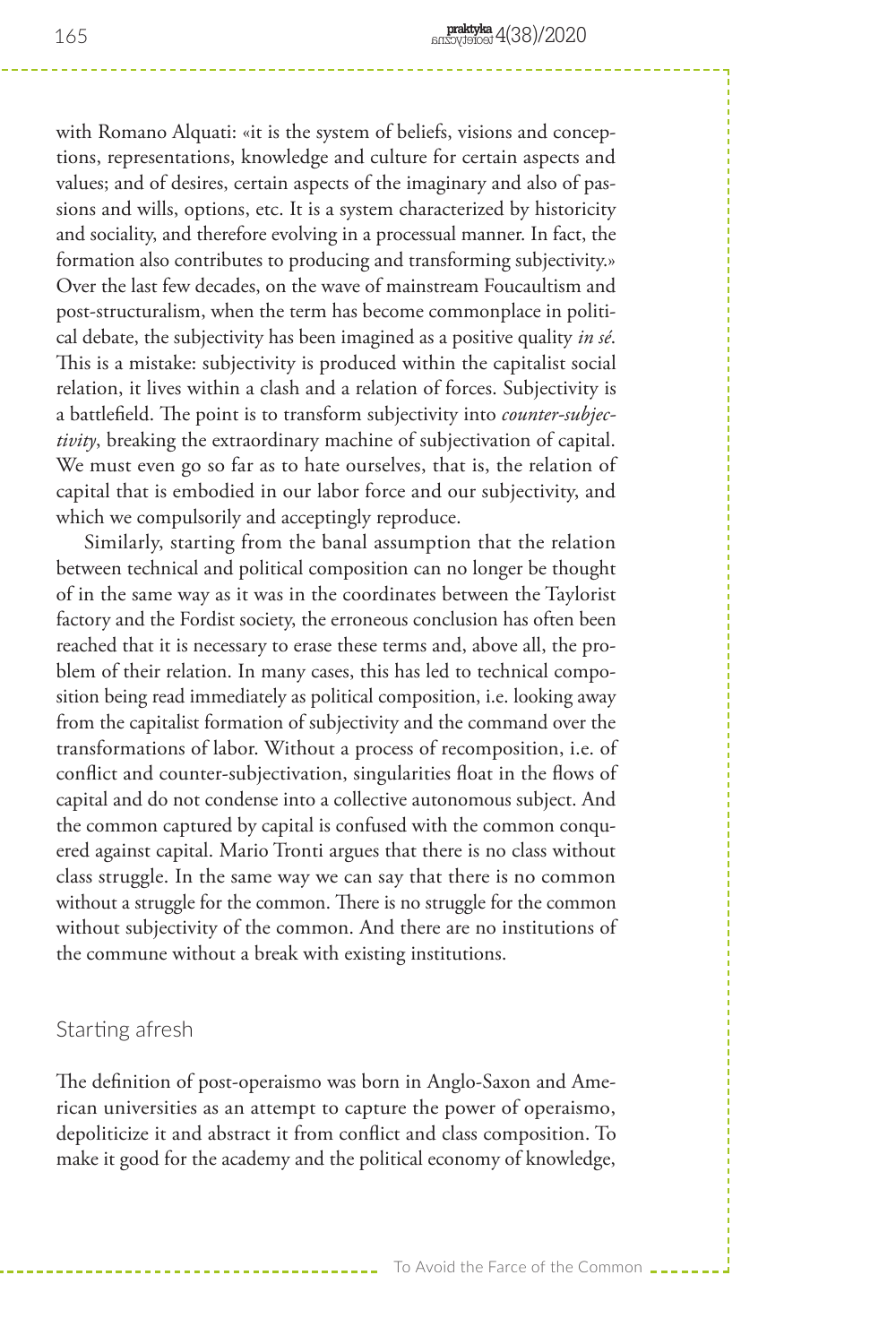that is, good for nothing. Now it has become «Italian theory», to complete the process of fencing off and putting a value on a thought that has been purposely emptied and disarmed. International conferences are organized in prestigious universities, people are specializing in post- -operaismo, small and large enclosures are built, and academic careers are attempted. Goodbye «post-operaismo».<sup>1</sup>

This generic and not at all neutral definition is used to refer to the common, albeit differentiated, space that arose at the end of the 1980s to analyze the forms of production and work that had risen from the crisis of Taylorism-Fordism, seeking to overturn the annihilating images of the end of history and single thought. The polemical objective was and remains correct, the practical development not always up to scratch. This gave rise to the theorization of so-called «post-Fordism,» and then gradually to attempts to identify new subjects of conflict that incorporated knowledge and social cooperation. Some of these attempts were problematic from the outset, others have been extremely productive and can still be, provided they are rethought within the changes that have occurred in the crisis and the exhaustion of an overall model. Today, it is not possible to reintroduce the concept of cognitive work (or rather the cognitivization of work, thus underlining a process of cognitivization of exploitation) in the same form as in the early 2000s. In the midst of this there is a crisis that has become permanent, the explosion of the middle class, a radical stratification of cognitive labor, the banalization, serialization and impoverishment of the labor power, in other words an acceleration of the process of industrialization of knowledge.

The point is precisely this: we must make a Machiavellian return to principles. Otherwise we run the risk of ossifying the categories, of transfiguring them into dogmas, of making operaismo become what it never was: a school and not a movement of thought. We should therefore perhaps say that post-operaismo is over. Now, just as the operaisti returned to Marx against Marxism, we must return to operaismo in order to move forward, in order to put that revolutionary method back to work in and against reality.

Therefore, having gone through the concept in its entirety, having tested it against reality, having passed it through the thread of critical problematic interpretations, the common must now be reworked – or decomposed and recomposed – within the capital-crisis, that is, the

Gigi Roggero

166

<sup>1</sup> For more on this and other topics analyzed in this text, see the interview available at https://viewpointmag.com/2020/04/30/a-science-ofdestruction-an-interview-with-gigi-roggero-on-the-actuality-of-operaismo/.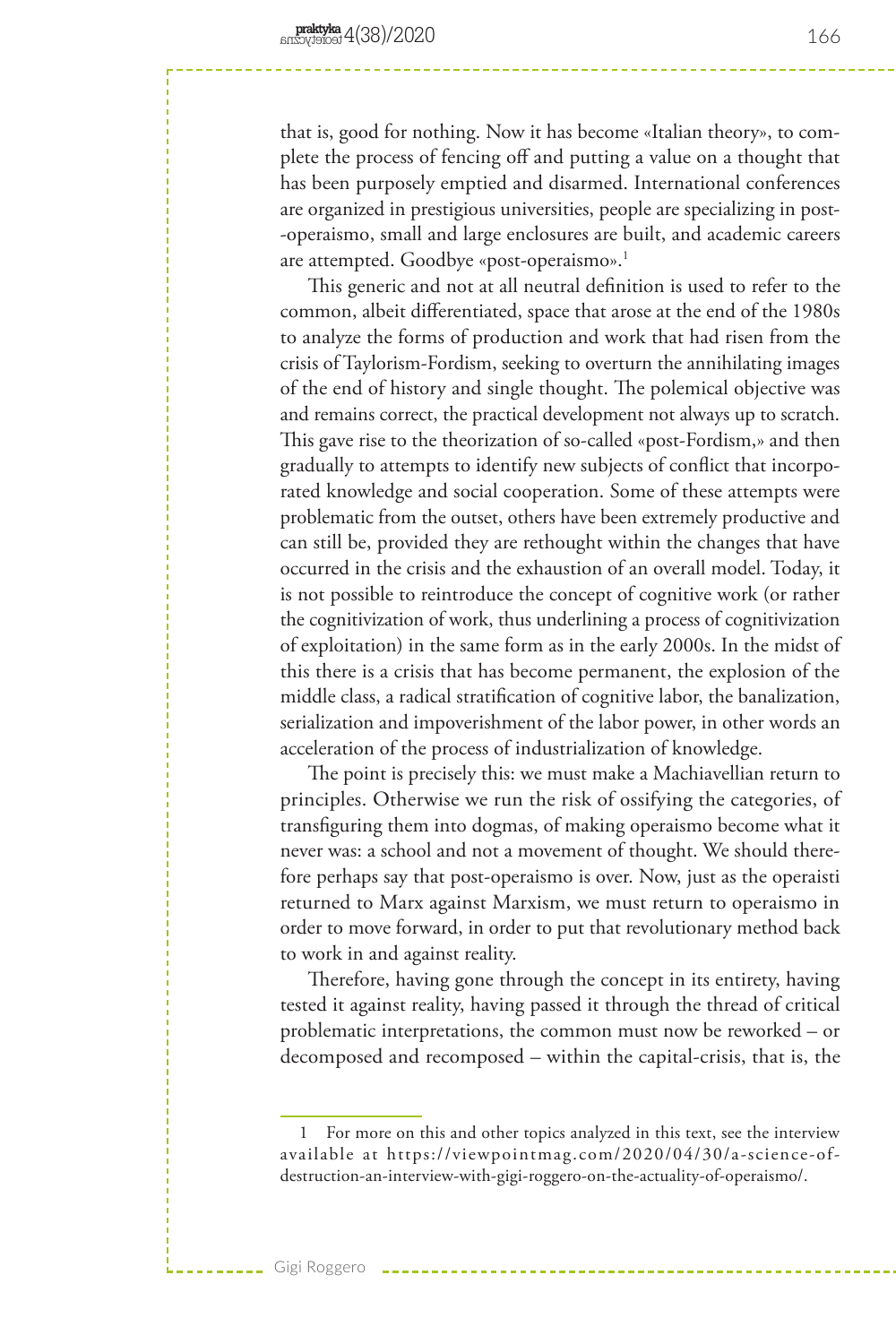crisis as a form of political command and device of war, within the historically determined relation between class composition and processes of subjectivation. The common must be identified in the possibility of building institutions of autonomy and counter-power (i.e. dualism of power, nothing to do with the checks and balances of today's politics). The traces of the common must be found within the materiality and ambivalence of class behaviour and struggles, and must be collectively organized and transformed.

Once it used to be said: starting afresh is not the same as going back. There we go. I remember that in 2011, in a debate in a museum in Warsaw, I spoke of a contradictory feeling: the power of that common beauty to re-appropriate, the instinctive desire to set fire to that universal exhibition of beauty-commodity. Reappropriation and rupture go together, unless one simply wants to become a functionary and manager of the capitalist institutions of the common. In short, after the decades of postmodern weak thought and the years of diatribes between scholastic ideologies, we are shown here how there is no constituent power without destituent power, to act for without to act against, the desire without the hate.

Can we still call this research with the label of the common, or do we have to mark a discontinuity also from the point of view of the political lexicon? I don't know, and I don't think it is a decisive question. What is decisive is to prefigure new elements which, within movements that are constitutively ambiguous, contradictory and spurious, can allow us to identify the traces of possible ruptures to come.